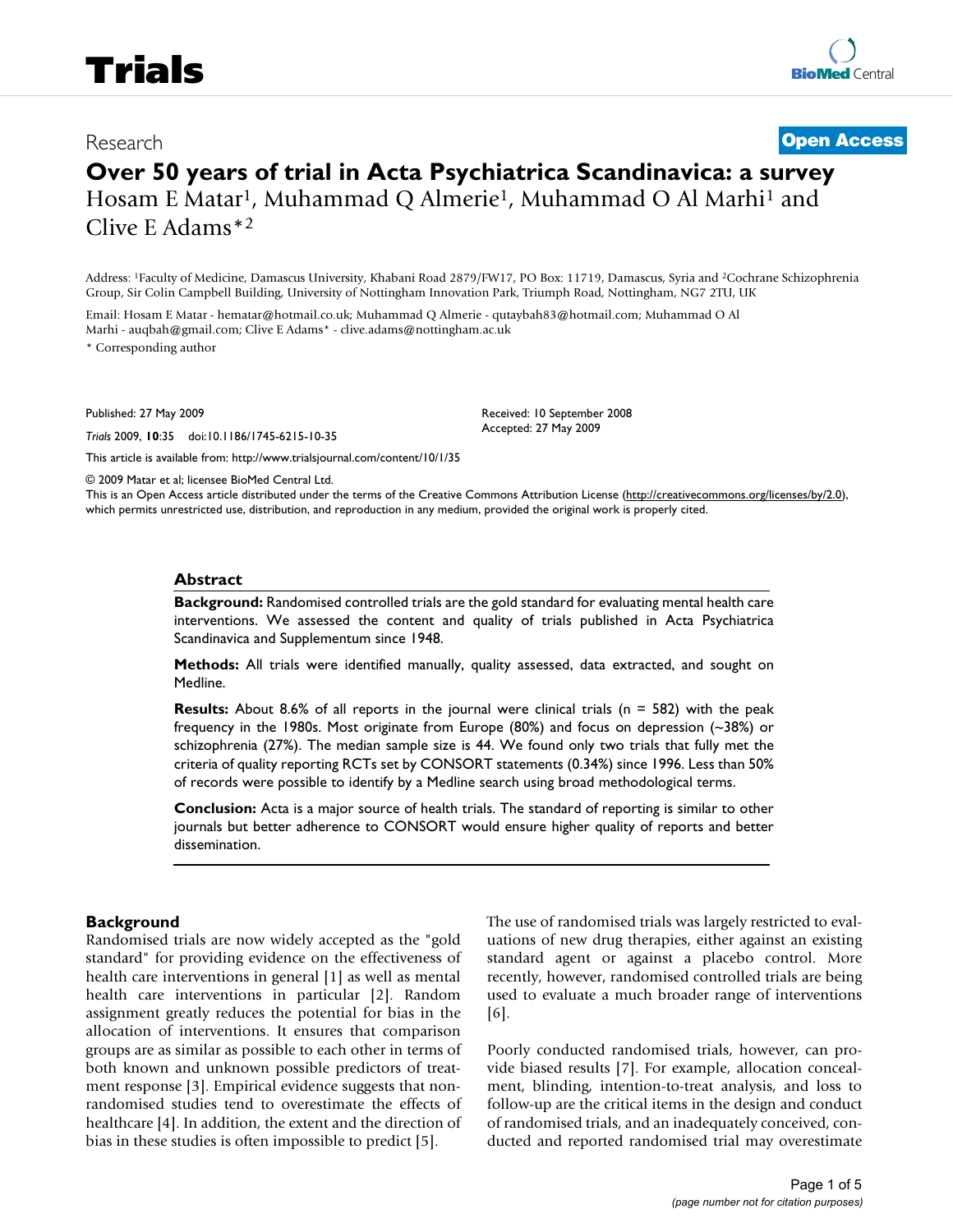or underestimate true effects of interventions [8,9]. In order to improve design, conduct and reporting of trials CONSORT guidance was drawn up first in 1996 [10] and updated in 2001 [11].

Acta Psychiatrica Scandinavica is one of the leading psychiatric journals with impact factor 3.857 (2006) [12], since the first report of a randomised trial being used in clinical medicine was published in 1948 [13], we aimed to assess the content and quality of trials published Acta Psychiatrica Scandinavica and Acta Psychiatrica Scandinavica Supplementum from 1948 to 2006.

# **Methods**

All randomised controlled trials or controlled clinical trials were identified by manually searching every page of all relevant volumes of Acta Psychiatrica Scandinavica and Acta Psychiatrica Scandinavica Supplementum from 1948 to Issue 4 of 2006, including Acta Psychiatrica et Neurologica (1948–1950) and Acta Psychiatrica et Neurologica Scandinavica (1951–1961) as Acta predecessors. Working independently, HEM, MQA, and MOA used a standardised data collection sheet to extract information from the papers. Any disagreements were resolved by discussion. We recorded year of publication, type of report, country of origin (address of first author); characteristics of participants including diagnosis, sex, age (adults, elderly or children), setting (hospital or community); variables reporting trial design such as description of randomisation, size, presence of power calculation, consent, duration, parallel or crossover, type of intervention (pharmacological or non-pharmacological) and outcomes.

As allocation concealment is pivotal when describing the likelihood of inclusion of over estimates of effect in trials [14] this was assessed using the Cochrane Collaboration criteria[15]. These criteria consider allocation concealment as 'adequate' when papers report sequentially labelled, sealed, opaque envelopes or central or pharmacy randomisation. By the same criteria, allocation concealment is 'unclear' when papers report randomisation methods used in terms such as "patients were randomised to..." or "treatment was assigned in random order..." Finally, when methods of allocation were explicitly not at random, or by alternation, number of medical record, or date of birth, we categorised these as 'inadequate' randomisation. In addition, each included trial was rated using Jadad scale [16]. This measures a wider range of factors that impact on trial quality. Not only is randomisation rated (adequate =  $2$ , unclear =  $1$ , inadequate =  $0$ ), but also double-blindness (adequate = 2, unclear = 1, inadequate = 0) and description of withdrawals (Yes =  $1$ , No = 0). These particular data relevant to quality were chosen because the Jadad rating, in particular, has been validated for mental health trials, and because poor quality scores are associated with over-estimates of effects of treatment [4,8].

We also calculated the proportion of follow up by dividing the number of participants for whom the primary outcome measure was obtained and by the total number randomised. Finally we recorded source of funding of trials (pharmaceutical companies or not) and whether authors were employed by these sources. Electronic records of relevant records on the National Library of Medicine's Medline database, on the PubMed platform, were downloaded into reference manger software (ProCite). We searched for the methodological indexing of all records.

## *Statistical analysis*

We calculated simple proportions. For trends over time, we grouped data by decade and for this used SPSS (version 13, SPSS Inc., Chicago, IL, USA).

# **Results**

Acta Psychiatrica Scandinavica and Acta Psychiatrica Scandinavica Supplementum contain 582 reports of clinical trials published between 1953 and 2006. According to PubMed records, this is about 8.6% of all reports published in the Journals since that time. Of these trials, most (423, 73%) were randomised studies but 159 (27%) were 'controlled clinical trials'. In this type of study, randomisation is implied rather than made explicit. Of the 582 trials, most were published as original papers (560, 96%), with only ten (1.7%) being abstracts alone. The remaining 12 (2.3%) were either conference proceedings or letters.

## *Reports by Region*

The first trial appeared in 1953. Numbers then increased until the 1980's and seemed to peak during that decade (Figure 1). Over 80% (467) of reports of trials were firstauthored by someone from Europe, with 138 conducted in Sweden, 69 in Denmark and 67 in the UK (Table 1). Fifty reports (8.6%) originated form the USA. The first

|  |  | Table 1: Reports by region |  |  |
|--|--|----------------------------|--|--|
|--|--|----------------------------|--|--|

| Region              | Number of reports of trials | ℅    |
|---------------------|-----------------------------|------|
| Europe              | 467                         | 80.2 |
| North America       | 63                          | 10.8 |
| Australia           | 10                          | 1.7  |
| South East Asia     | 10                          | 1.7  |
| Indian Subcontinent | 4                           | 0.7  |
| Middle Fast         | 4                           | 0.7  |
| South America       | 4                           | 0.7  |
| Africa              | $\mathcal{P}$               | 0.3  |
| Not reported        | 18                          | 3.1  |
| Total               | 582                         | 100  |
|                     |                             |      |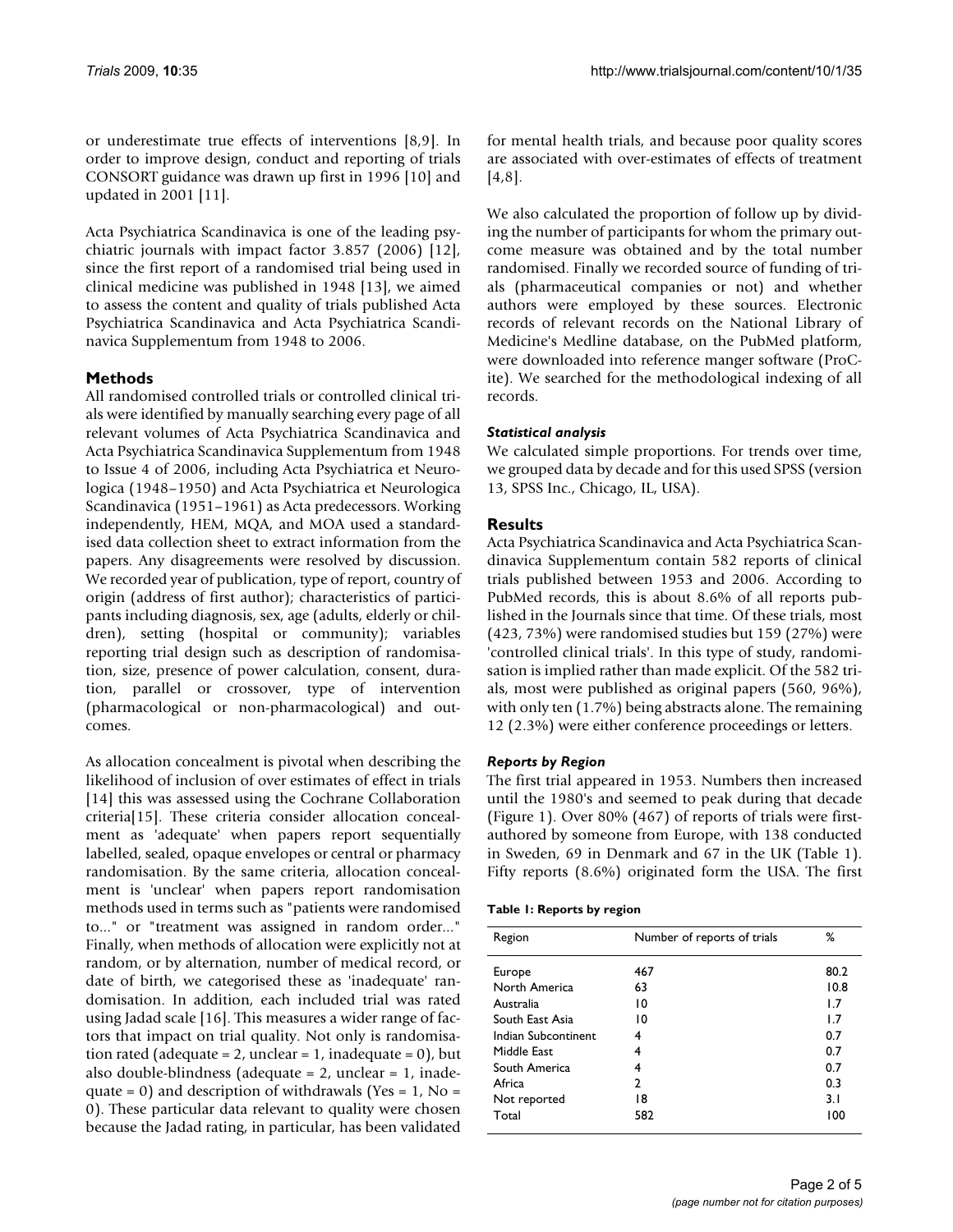



paper from Asia was published in 1978 and there has been a steady increase in the published trials originating from there ever since. Thirty percent of studies were carried out in community settings, over 50% in hospitals and 6% in both. For the remainder the setting was unclear.

#### *Sample size and participants*

Data on sample size were available for 577 trials. The median sample size was 44 (IQR 24, 74) with a range [1, 705] and mode of 40. Of the 582 trials, only 11 (1.9%) reported a power calculation. Participants in almost two third of the trials (440 trials, 75%) were both men and women and 546 trials (94%) were conducted on adults. Participants in only seven trials (1.2%) were children and in 29 (5%) were elderly. The diagnosis of trial participants is shown in Table 2. Trials concerned with depression account for nearly 38% of the total and schizophrenia and 'psychoses' studies, another 32%. Reports stated that consent had been gained from participants in 225 trials (39%). The form of the consent was either written or verbal and it may have involved a legal guardian.

## *Trial methods*

Most trials (459, 79%) were conducted using a parallel group design, in which participants were allocated to a particular intervention for the entire duration of the study with crossover techniques used in the remainder (123, 21%). Reports stated that allocation to the various interventions was by "randomisation". Over 70% trials did not report the explicit methods by which people were allocated to interventions. Description of allocation concealment was rare (2.4%). We found only two trials that fully met the criteria of quality reporting RCTs set by CON-SORT statements (0.34%). Blinding of participants and investigators (double blinding) was employed in 61% of trials but clear descriptions of how this was undertaken and monitored was only reported in 38 (6.5%). Completeness of follow-up was relatively high with over 75% of trials having fewer than 20% participants lost to follow up. Details of the reasons for leaving early were reported in 344 trials (59%). When reporting of allocation, blinding and loss to follow up are compiled into a Jadad score, low scores, 2 or below, indicate poor quality and are associated with over estimation of effects. Overall 353 (61%) of studies in the Journals fell into this category. Proportions of well-reported trials have changed over time (Table 3) but wide confidence intervals indicate that this improvement has not reached statistical significance. The impression of some improvement is paralleled by the increasing impact of Acta [17].

## *Interventions and outcomes*

Interventions were most commonly pharmaceutical (Table 4) with only small proportions investigating the effects of psychotherapies these studies being particularly rare in depression. Outcomes were measured in many ways but covered the broad categories expected in mental health trials (global state 68%, adverse effects 51%, mental state 20%). Measures or reports of satisfaction with treatment were found in only six (1%) studies, cost electiveness, in four (0.7%) and quality of life, three (0.5%). Most trials were of short duration, with 70 (12%) lasting less than one week and 260 (45%) between one and six weeks. 26% (152) lasted over six weeks to six months, but only 63 (11%) were longer than those periods (37, 6% not reported).

## *Source of funding*

Trials reported source of funding 183 trials (31.5%) with pharmaceutical companies supporting 82 (45%) and the remaining 101 trials funded by national medical research counsels and academic institutes. Principal investigators in 21/183 trials were directly employed by those providing funding.

| Table 2: Diagnosis of trial participants |  |
|------------------------------------------|--|
|------------------------------------------|--|

| Diagnosis                | Number of reports of trials | ℅    |
|--------------------------|-----------------------------|------|
| Depression               | 218                         | 37.5 |
| Schizophrenia            | 157                         | 27   |
| <b>Healthy Volunteer</b> | 48                          | 8.2  |
| Neurotic Disorder        | 44                          | 7.6  |
| Psychosis                | 30                          | 5.2  |
| Cognitive Disorder       | 19                          | 3.3  |
| Sleep Disorder           | 17                          | 2.9  |
| <b>Addiction Problem</b> | $\overline{14}$             | 2.4  |
| Affective disorder       | $\overline{14}$             | 2.4  |
| Organic Disorders        | П                           | 1.9  |
| Personality Disorder     | 10                          | 1.7  |
| Total                    | 582                         | 100  |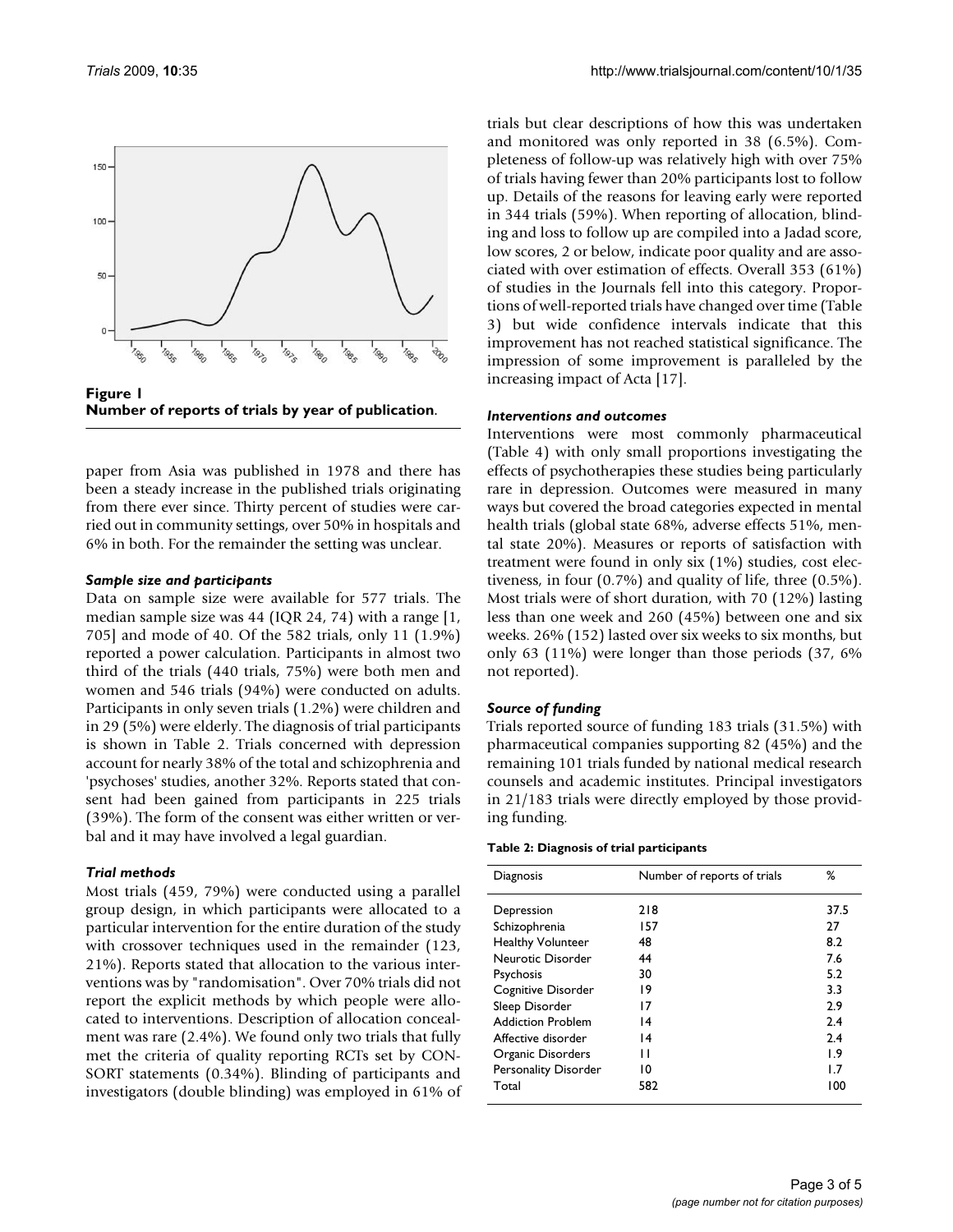## *Medline indexing*

By searching Medline and Old Medline, we found 566 records for the 582 trials (97.3%). The National Library (NLM), who index for Medline, do not, by policy, index conference abstracts and indexing of letters is somewhat haphazard [18] and it is for this reason that 2.7% of studies in the Actas are not in Medline or Old Medline. Searching the indexing terms by the simple phrase "RANDOM\*" identified only 54 records (9.3%). Expanding this to "RANDOM\* OR (DOUBLE-BLIND\* or (DOUBL\* AND BLIND\*))" still only identified 273 records (47%). Searching both NLM index terms combined with free text (including abstract and title) by "RANDOM\*" identified 237 records (41%) and the "RANDOM\* OR (DOUBLE-BLIND\* or (DOUBL\* AND BLIND\*))" phrase 396 records (68%).

# **Discussion**

This study shows how Acta Psychiatrica Scandinavica and Acta Psychiatrica Scandinavica Supplementum have published a wide range of trials over the last five decades. The proportion of all studies that were RCTs or CCTs (8.6%) being very similar to that in other specialties (8.4%) [19]. Most trials in these European journals originated from Europe. This 'home advantage' has also been demonstrated for other journals [20] but it is encouraging that the proportion of trials from outside Europe in Acta is increasing. We are unclear why the number of trials in the journals seems to be decreasing across time. This may be that studies are being published elsewhere. There is an ever-increasing number of journals vying for authors, Acta's editorial policy or the attractiveness of the journals could have changed over time – for example, by decreasing impact factor. Certainly, other information suggests that there are not fewer mental health trials being published over the same period [20-22].

The content and quality of trials in Acta Psychiatrica Scandinavica and Acta Psychiatrica Scandinavica Supplementum seems similar to those in other major sources [21,22]. Most studies are small (only 1.9% even reported undertaking a power calculation), short (>50% 6 weeks or less)

|  |  |  | Table 3: Jadad score by time and impact factor |  |  |
|--|--|--|------------------------------------------------|--|--|
|--|--|--|------------------------------------------------|--|--|

|            |               |                                 | ladad score |      |           |
|------------|---------------|---------------------------------|-------------|------|-----------|
|            |               | $0 - 2$<br>$3-5$ (good quality) |             |      |           |
|            | Impact factor | N                               | N           | ℅    | 95% CI    |
| 1950s      |               | 7                               | 0           |      | -         |
| 1960s      |               | 16                              | 5           | 23.8 | $11 - 45$ |
| 1970s      |               | 91                              | 59          | 39.3 | $32 - 47$ |
| 1980s      |               | 49                              | 97          | 39.4 | $34 - 46$ |
| 1990s      | $1.3 - 1.7$   | 70                              | 56          | 44.4 | $36 - 53$ |
| $2000 - 6$ | $1.7 - 2.4$   | 20                              | 12          | 37.5 | $23 - 55$ |
| Totals     |               | 353                             | 229         | 39.3 | $35 - 43$ |

and problematic to apply to everyday care. Moreover, they are so poorly reported that readers have to be concerned as to the validity of their findings. From Table 3 it can be seen that a reasonably high proportion of trials do fall into the 'good quality' category and the impression of improvement (too underpowered to clearly show a statistically significant incline) is paralleled by increasing impact of Acta. This proportion of 'good quality' studies is more than has been seen in preceding similar work [20,21]. However, over 60% of trials continue to have minimal reporting of methods and this is associated with exaggerated estimates of effect [4,8].

We implemented the Jadad scale as it is the only scale that has been developed using established standards for scales and where low scores have been associated with increased effect estimates [23]. However, despite its thorough development and validation, the scale has more focus on the quality of reporting than on methodological quality [24]. As for randomisation, the scale addresses the sequence generation but not concealment of allocation as even adequate concealment of allocation may not prevent against selection bias if the sequence generation is deciphered by the persons enrolling patients [23].

In undertaking a survey of this kind there is a danger of judging work from decades ago by standards of today. However, when this has been applied to other mental health journals findings have been surprising with, for example, the quality of reporting in one major journal declining across time [21]. The CONSORT statement, published over a decade ago, does not seem to have been incorporated into Acta's reporting style.

The indexing of randomised studies could also be improved. Just less than 70% are identified by a broad methodology search in Medline. Even though 123 records did use the terms 'randomised' or 'randomly assigned/ allocated' or 'double blind' in the title or abstract of the work, these were not indexed as such by The National Library of Medicine. Medline and Old Medline indexing contains much [understandable] human error. There is, however, a suggestion that 32% of randomised or controlled clinical trials did not mention a methodological term in an obvious way so as to allow easy indexing. It is encouraging that this proportion as steadily decreased across time (95% 1960's, 48% 1970's, 24% 1980's, 16% 1990's), but that 10% of randomised trials since the year 2000 still do not mention key methodological terms in the title or abstract is not good and could be improved by editorial policy. In this way both trialists and editors could be more assured that valuable studies in Acta Psychiatrica Scandinavica and Acta Psychiatrica Scandinavica Supplementum will be identified, used, cited and contribute to impact.